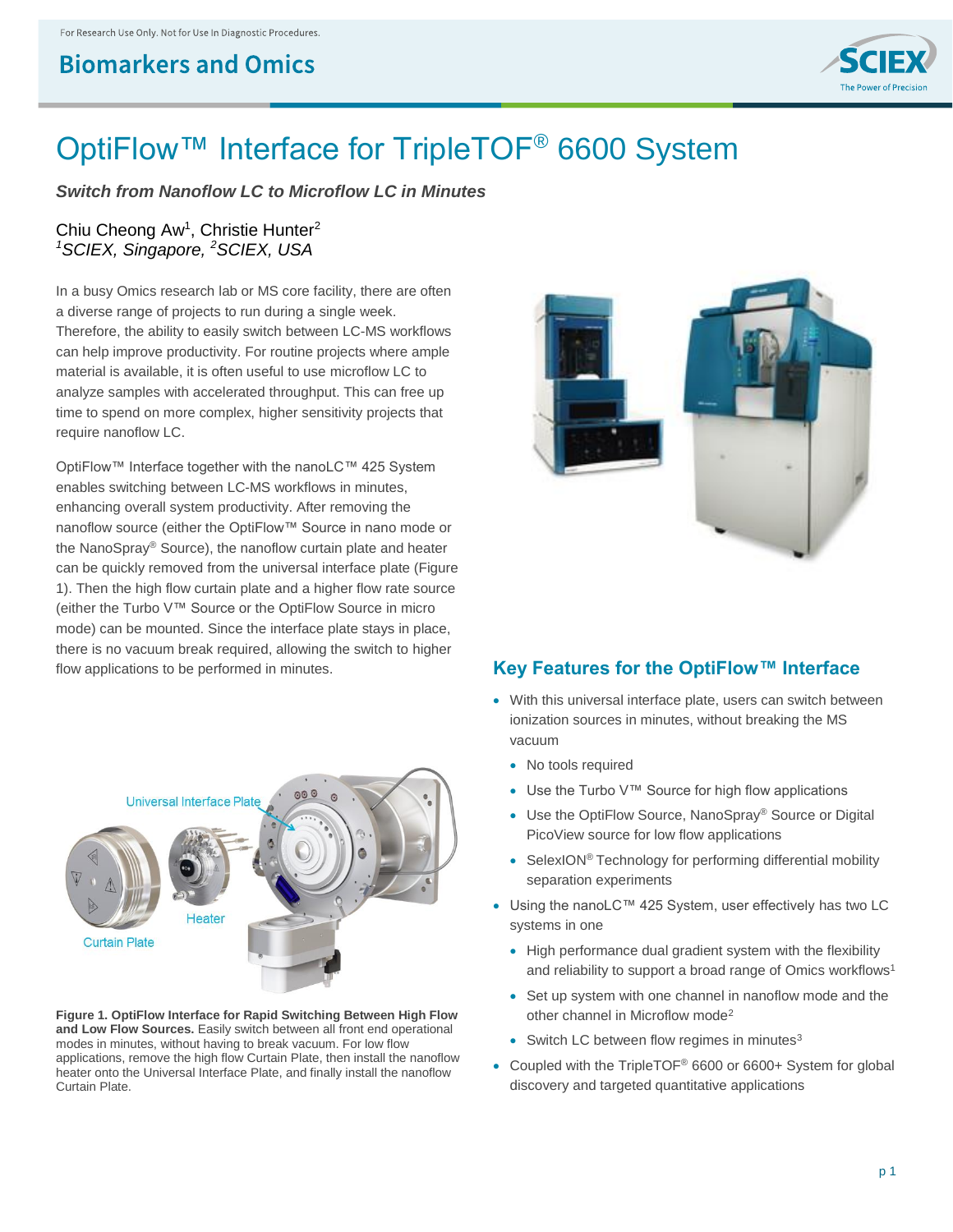

### **Equivalent or Better Performance on OptiFlow™ Interface vs nanoDCI Interface**

To confirm the performance of the nanoflow heater and curtain plate for the OptiFlow Interface were equivalent or better than the previous nanoDCI heater and curtain plate, multiple OptiFlow interfaces were compared to the nanoDCI on a single TripleTOF® 6600 system using the standard tests described in the SWATH<sup>®</sup> Acquisition Performance Kit<sup>4</sup>.

First, the PepCalMix was run by nanoflow LC-MS at two different concentrations on the multiple interfaces for comparison. The peptide areas from the OptiFlow Interfaces were compared to the signal obtained from the nanoDCI interface (Figure 2) and the ratios were found to be equivalent or greater than 1, indicating equivalence or better performance. This was observed at both the higher (20 fmol) and lower (20 amol) loadings on column. Three replicate injections were performed for each tests and similar %CV were also observed. When the ratios were



|            |             | nanoDCI<br>Interface | OptiFlow™ Interface |       |  |
|------------|-------------|----------------------|---------------------|-------|--|
|            |             |                      | 1                   | 2     |  |
| # Peptides | $<$ 1% FDR, | 12853                | 11495               | 13027 |  |
|            | <20% CV     |                      |                     |       |  |
| # Proteins | $<$ 1% FDR, | 3152                 | 2957                | 3233  |  |
|            | <20% CV     |                      |                     |       |  |
| % Peptides | $<$ 1% FDR, | 90.6                 | 92.8                | 91.8  |  |
|            | <20% CV     |                      |                     |       |  |
| % Proteins | $<$ 1% FDR, | 91.2                 | 92.8                | 92.8  |  |
|            | <20% CV     |                      |                     |       |  |

**Figure 3. SWATH® Acquisition Performance Testing Across Multiple OptiFlow™ Interfaces.** Using the SWATH Performance kit, the quantitative performance of two OptiFlow interfaces was compared to the original nanoDCI interface on a single TripleTOF 6600 system. Similar peptide area distributions were measured on the 3 interfaces (top) resulting in very similar # of proteins and peptides were quantified in all three tests (Table).



|                                     | Peptide<br>Loading on | nanoDCI Interface | OptiFlow <sup>™</sup> Interface |                |      |
|-------------------------------------|-----------------------|-------------------|---------------------------------|----------------|------|
|                                     | column                | 1                 | 1                               | $\overline{2}$ | 3    |
| Area Ratio vsl<br>nanoDCI Interface | 20 amol               | N/A               | 2.1                             | 0.9            | 1.6  |
| Average %CV across<br>replicates    | 20 amol               | 17.3              | 14.4                            | 20.1           | 10.4 |
| Area Ratio vs<br>nanoDCI Interface  | 20 fmol               | N/A               | 1.7                             | 1.5            | 1.9  |
| Average %CV across<br>replicates    | 20 fmol               | 6.4               | 13.9                            | 7.2            | 6.6  |

**Figure 2. Peptide Performance Testing Shows Equivalent or Better Performance using the OptiFlow™ Interface.** Multiple OptiFlow interfaces were installed on a single TripleTOF 6600 system, to measure LC-MS performance for PepCalMix relative to the original nano DCI interface (Top). Using two different sample loading amounts, very similar performance was observed overall (average ratio vs nanoDCI in table) with an average ratio of 1.6.

compared for the individual peptides (Figure 2, top), very similar performance patterns were observed across the peptide properties and retention times.

SWATH® Acquisition tests were also performed using a complex cell lysate digest, this time comparing two OptiFlow™ Interfaces to the nanoDCI interface on a single TripleTOF 6600 system. Similar peptide area distributions were observed across the replicates of the 3 tests (Figure 3, top), measuring over 10000 peptides. This similarity in peptide areas resulted in similar numbers of peptides and proteins quantified at a <1%FDR and <20% CV across the three tests (Figure 3, table). Also the cumulative CV curves were compared and in all 3 tests, ~90% of the peptide/protein data had reproducibility of better than 20%CV across the replicates performed, confirming both the performance and the robustness of the SWATH acquisition workflow with the OptiFlow Interface.